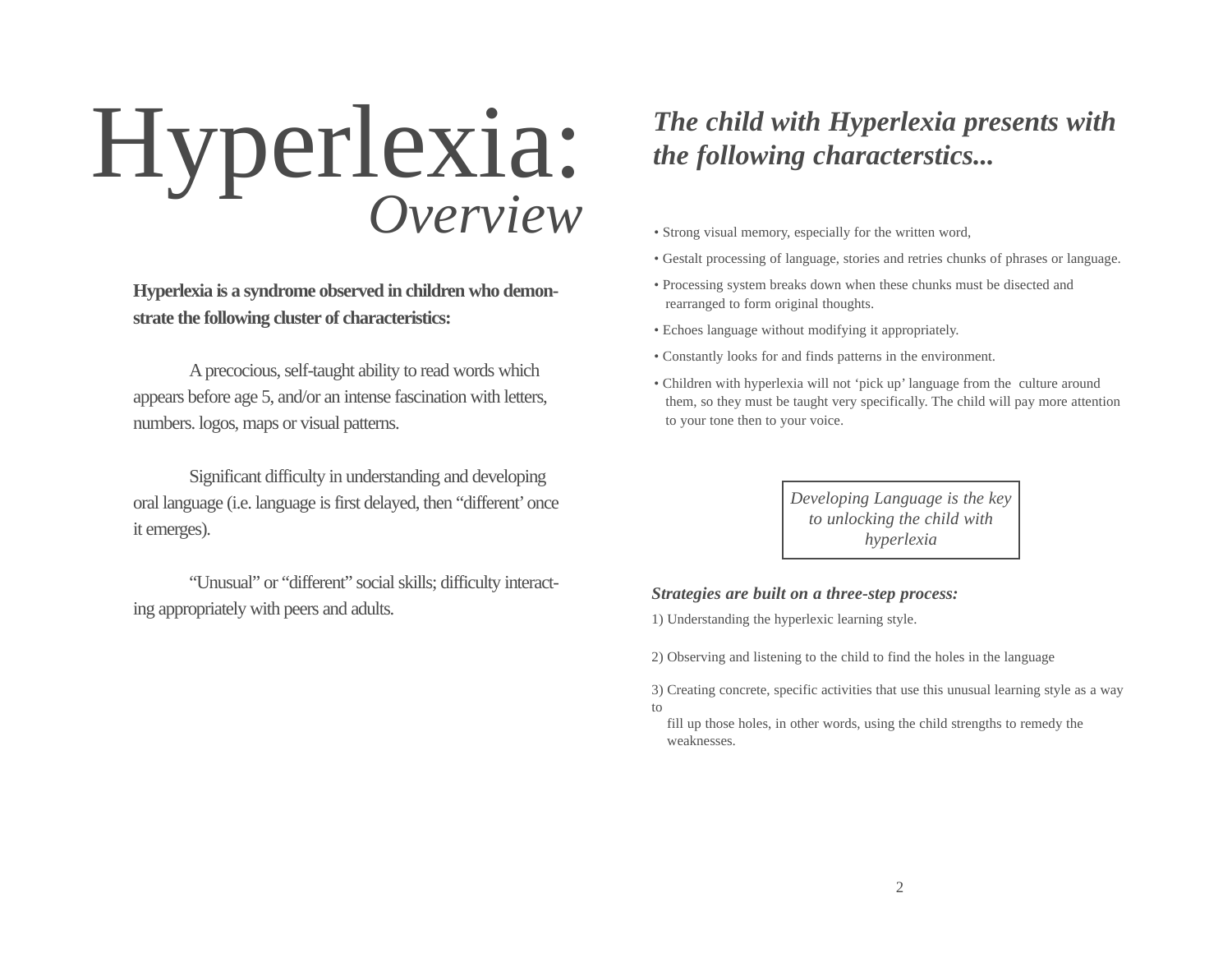# **Table of CONTENTS**

| <b>ALL PURPOSE STRATEGIES</b>              | 4  |
|--------------------------------------------|----|
| <b>RECREATIONAL STRATEGIES</b>             | 5  |
| <b>COMMUNICATION SKILL</b>                 | 6  |
| <b>SOCIAL SKILLS</b>                       | 7  |
| STRATEGIES FOR CLASSROOM AND SCHOOL        | 8  |
| <b>STRATEGIES FOR INTERACTIVE PLAY</b>     | 10 |
| <b>STRATEGIES FOR BEDTIME AND SLEEPING</b> | 11 |
| <b>STRATEGIES FOR MEALTIMES</b>            | 12 |
| <b>RESOURCES</b>                           |    |

## *ALL PURPOSE STRATEGIES*

It is our responsibility to modify our communication style and expectations to meet the child's communication needs and abilities. The first step is finding the INTENT behind the child's language or physical response, even if the response seems unrelated or unusual at first glance.

*The following strategies have worked successfully for children with hyperlexia:*

- Providing calendars, timetables, time lines, agendas and schedules.
- Writing notes to remind, encourage or support at the table-setting, in school lunch-box, on bedroom pillow.
- Using charts or graphs
- Providing photos, pictures, PEC symbols
- Pairing the verbal output with the visual input
- Labelling items, installing close caption T.V.
- Going from the concrete to the abstract, fading prompts, eg. "Canada Dry Ginger Ale" to "GA" to "yellow pop"
- Manipulating the child's environment, to provide choices the child must respond to verbally(i.e. create a need and purpose for child to speak.

"**SAY WHAT YOU WRITE, AND WRITE WHAT YOU SAY**"

> *Teach all concepts in different contexts for transference and generalization.*

- Teach all concepts in different contexts for transference and generalization.
- Singing speech message to communicate
- Using "cloze" statements eg. instead of asking, "Where is the dog?", saying, "The dog is  $\cdots$ ?" and allowing the child to complete the statement
- Classifying and categorizing: matching, sorting, and alphabetizing
- Associating to show relationships, i.e. Bread and \_\_\_\_
- Formatting organizational sequences: i.e. first-then; if-then
- Specifically teaching cause and effect inferencing and prediction, rather than assuming the child sees the connections naturally
- Teaching humour using cartoons and bubbles or patterned jokes (eg."knock-knock")
- Using absurdities to prompt verbal responses to "who" questions.
- Personalizing social stories (with roles phrased positively eg.John will go downstairs... etc.)
- Back-chaining: Allowing child to complete the last stage of a complete task and then back the sequence up one step at a time. eg. were is milk kept?

## MINIMISE LARGE BLOCKS OF UNSTRUCTURED TIME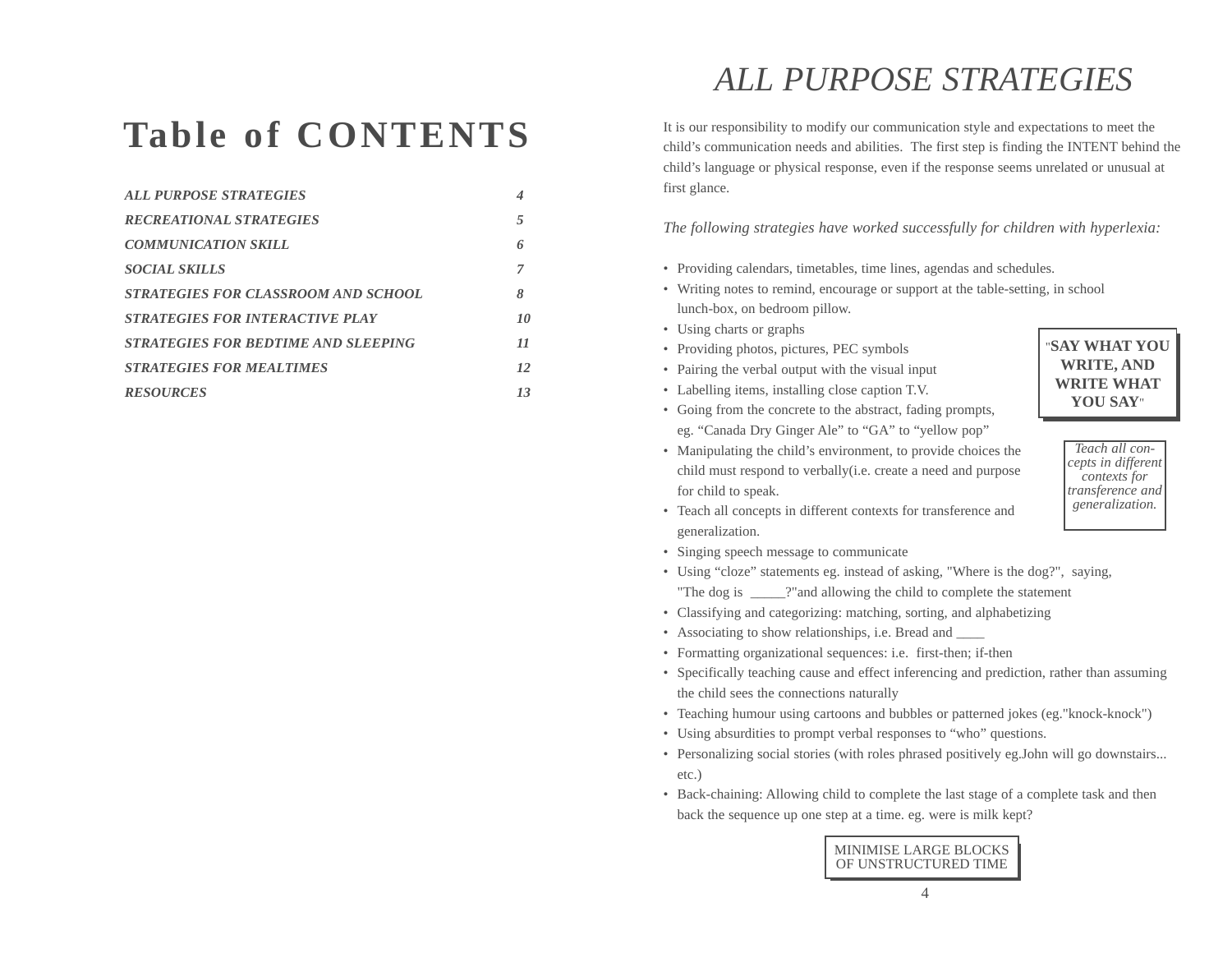## RECREATIONAL STRATEGIES

Many parents have found the following successful in enhances self esteem and skills in language, communication, socialization, sensory awareness, and integration, and multi tasking.

| Horseback riding               | Arts and craft             |
|--------------------------------|----------------------------|
| Structured camps setting       | Mini golf                  |
| Scouts, Girl guides            | Bowling                    |
| Swimming                       | Computer programming       |
| Martial arts                   | Drama with scripts         |
| <b>Gymnastics</b>              | Score-keeping and umpiring |
| Music (instruments, choir)     | Play groups                |
| Parent and tot music and move- | Soccer/baseball etc.       |
| ment lessons                   | Partnered video games      |
|                                | Sing-a-longs               |

**Consult: Play Therapists Social Skills Programs Associations, municipal recreation programs and private organizations**

Chess club

## PERSONAL SAFETY **STRATEGIES**

*Parents, teachers and caregivers help children with hyperlexia stay safe by:*

- Erecting physical barriers
- Providing maps
- Ensuring doors and windows are properly secured (eg. locks out of child's reach)
- Installing "alert signal/beeper" on doors and windows that signal when is opened
- Providing child with personal identification, name, phone number etc.on back of clothes or in child's pocket
- Teaching the meaning of "safe" and "dangerous".

*Some children may require extra preparation, support, modification and/or practice in this area.*

# COMMUNICATION STRATEGIES

Children with hyperlexia do not intuitively understand or develop either oral language or non-verbal communication (body language, facial expressions, personal space, voice volume, tone intonation, etc.).

They need to be taught the specific meanings of:

- BODY LANGUAGE eye contact, facial expressions, gestures
- VOICE volume, tone, intonation
- SPACE position, movement

#### By:

- Engaging the child by positioning oneself at the child's level and seating the child at close proximity
- Using first names to gain attention
- Using visual cues to gain attention
- Bringing objects or labels up to speaker's eyes to establish eye contact
- Using positive language not negative; statements not questions
- Expanding on what the child says
- Using the child's heightened interests constructively
- Using music and singing "Live life as an Opera!"
- Using exaggeration and emphasis
- Videotaping the child and sharing the tape with the child and/or other professionals as a teaching and communication tool
- Using mirrors for imitation and modeling;
- Using social stories with patterned language and scripts
- Using STOP GO signals for turn-taking
- Using drama, role playing and mime games

CHILD'S INTERPRETATION does not necessarily equal MESSAGE GIVEN

> Acknowledge and address the child's difficulties with pronouns and "WH" questions, etc. ANIMATE AND DRAMA-

**TIZE YOUR COMMUNI-CATION**

The 5 R's of COMMUNICATION: **R**ECORD **R**EPHRASE **R**EPEAT **R**EHEARSE **R**EINFORCE

**Consult: Speech-Language Pathologist Audiologist Occupational Therapist**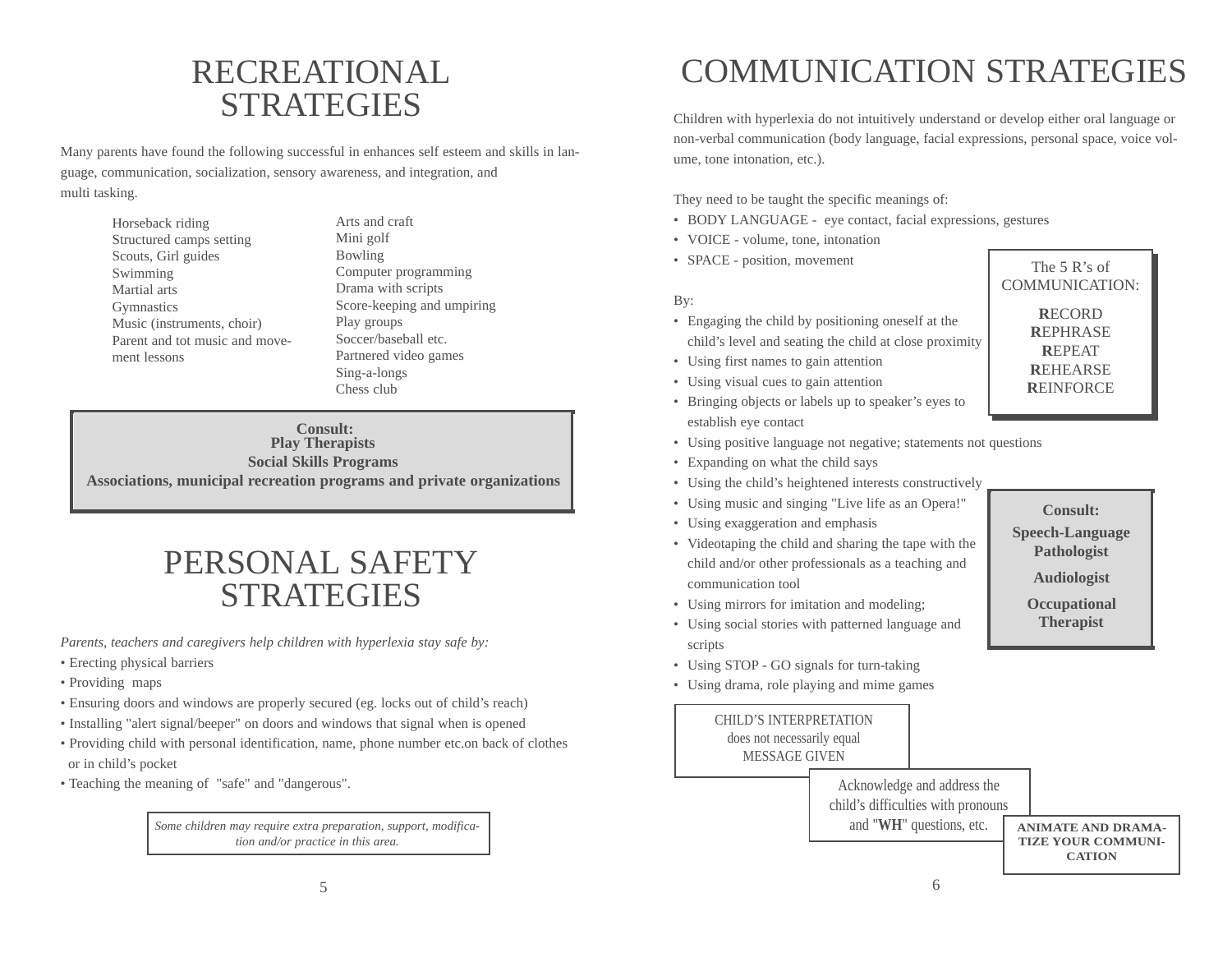# SOCIAL SKILLS

Children with hyperlexia have unusual or different responses and have difficulty developing the essential skills for interacting quickly and appropriately with peers and adults. The acquisition of social skills may be enhanced by:

- Rehearsing scripted exchanges, e.g. "Hi, I'm Freddy. Let's play!"
- Rehearsing dialogue using cartooned balloons
- Writing a journal which encourages awareness of peers by including their names in a journal e.g. I sat beside Sam on Thursday, September 12. Sally ate 3 chocolate cookies for snack etc.
- Labelling Polaroid snapshots of teammates, classmates, cabin mates, neighbours
- Using drama and role-playing to rehearse social situations
- Using cartoons, pictures, comic strips, video tapes, etc. to teach predicting, inferring and drawing conclusions
- Video taping, then slowing and/or pausing tape and discussing
- Using supervised email or "pen pal" programs
- Providing games that promote turn-taking or joint interaction eg. barrier games such as "Guess Who" or board games
- Making "Name Labels" or table place cards for party guests (eg. birthdays, family dinners), made in advance with child's help, allowing child to hand these out upon guest arrival
- Teaching "kid culture" (acclimatizing child to popular trends, games and interests)



## STRATEGIES FOR CLASSROOM AND SCHOOL

*Appropriate and ongoing supports, plus preparation and reinforcement, help the child with hyperlexia achieve succeed not only academically, but cognitively, physically, emotionally and socially.*

## *Teachers and parents may try providing the child with:*

- Photo and names of room number and teacher, labeled map or floor-plan of school and grounds (before school begins, if possible)
- Class list with photos of classmates at the beginning of the school year
- Explicit written instructions on how and when to begin and complete tasks
- Repeated, meaningful practice
- Preferential seating (eg. close to teacher, away from distractions, heating/cooling units etc.)
- Labels (including name labelling all belongings from lunchbox to pencils to desk)
- Specific checklists
- Carefully sequenced, detailed calendars and timetables of class schedules (keep copies at home and school, update\alter with child to explain changes)
- Lists, formats and rules specific to the activity or the class
- Shortened assignments, with focus on accuracy, not quantity
- Free access to scrap paper.

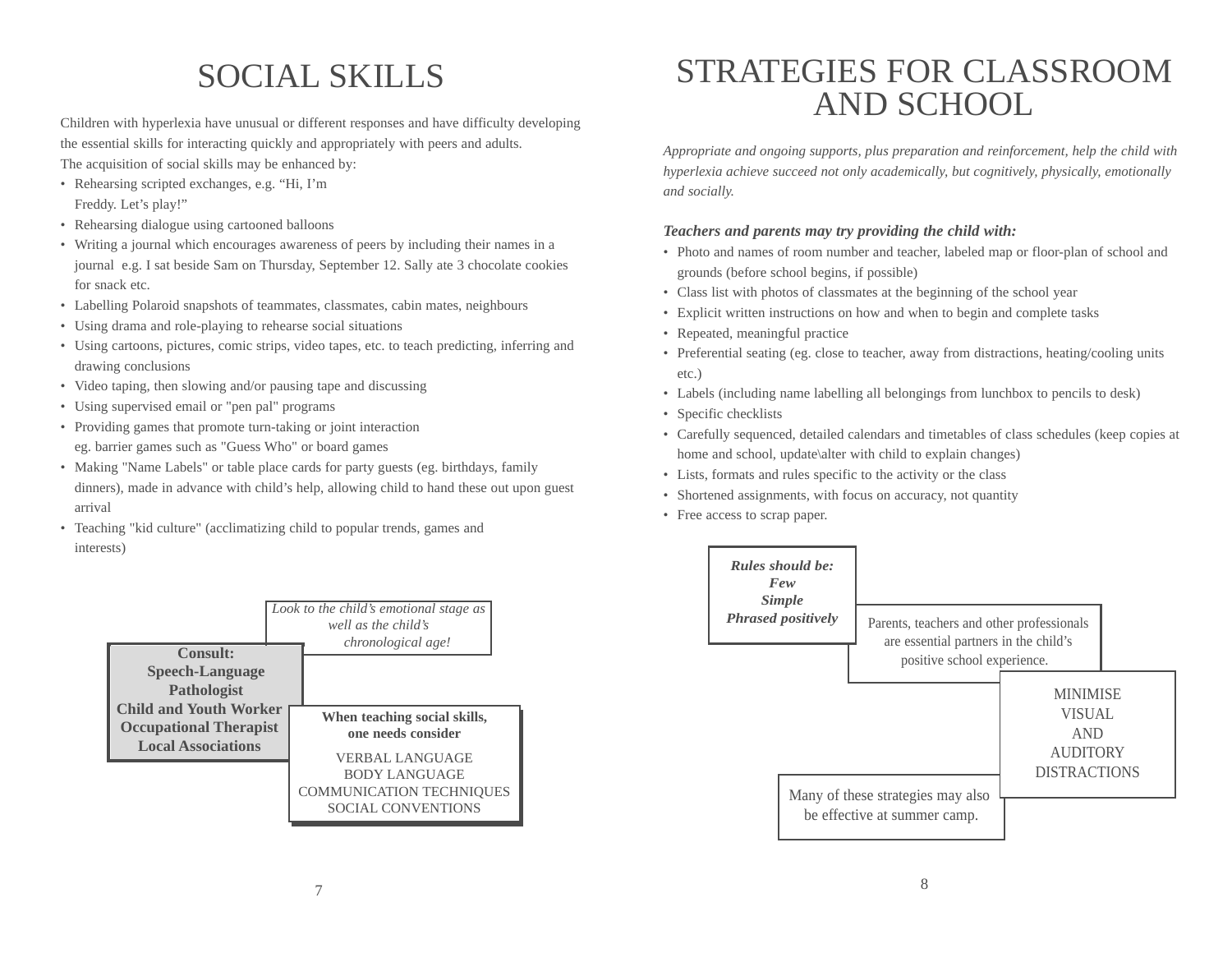## *Teachers and parents may try using:*

- Manipulative and props for math word problems
- Games of imitation, matching and sorting
- Video / audio tapes / "Books on Tape" with book alongside
- Visual cues with verbal statements
- Copy of the "reading circle" book given to child to support the child's attentiveness to the story and to the teacher while in circle
- Chucking: breaking the whole into simple steps, and numbering the steps in order
- Simpler language, repetition and rephrasing
- Exaggeration, emphasis and expansion of verbal instructions.
- Written examples
- Presenting math word problems"backward" (i.e. working from number sentence and answer to matching questions)
- Mnemonics (codes or silly sentences to aid memory) eg. HOMES for names of Great Lakes
- Graph paper to encourage legibility in writing and mathematics work
- Fill-in-the-blank or multiple-choice as alternative formats for exercises or tests
- Music for communication ("sing" the lesson)
- Social stories, scripts and role playing to enhance social interaction with peers
- Semantic or phonological jokes and puns
- The teacher or parents may try explicitly teaching:
- the same concept in different contexts to assist with transference and generalizations
- the child how to use the school washroom and toilet (reviewing written rules before going, reviewing private vs. public behavior)

- popular playground games (specific for school). Write down rules, script and role-play in class in small group, then support the child on the playground, assign specific "play days", and provide the child with a recess journal.

> **Consult: Educational Consultant Speech-Language Pathologist Audiologist Occupational Therapist Psychologist Developmental Pediatrician**

## STRATEGIES FOR INTERACTIVE PLAY

For children with hyperlexia, early language and social skills are stimulated and accelerated by loving, and interactive play with close family members and friends.

Many parents find these have helped them connect with their child in play:

ments, especially percussion) "MAGNADOODLE" TYPEWRITER / COMPUTER CHALK BOARD / PAINTING BINGO DABBERS / MARKERS DRIVEWAY CHALK (hopscotch, writing messages, maps, tracing body/object outlines, etc.) SOAP CRAYONS CRAYONS / SCENTED MARKERS MAGNETIZED ALPHA-BETS/NUMBERS INTER-EST BASED stickers (eg. trains, musical instruments, letters & numbers) COOKIE CUTTERS SHAPED LIKE LETTERS / NUM-BERS ALPHABET BLOCKS / SPONGES FELT BOARDS BUILDING BLOCKS CHOPSTICKS / TOOTHPICKS / POPSI-CLE STICKS / "PICK-UP STICKS" / "STICKY-WICKIES" to make letters/words TRIVIA / "EDUCATIONAL" (eg. GES or use for rhythm SOAP BUBBLES (using different types of blow sticks) ERS "Battleship") **Consult: Play Therapist Theraplay Therapist Speech-Language Pathologist Occupational Therapist**

MUSIC (tapes, records, CD's, simple instru-GARBAGE TWIST TIES / PIPE CLEAN-STENCILS / INSERTS PHOTOGRAPHS/PICTURES SAND / RICE / CORN / WATER / "PUD-DING" FINGER PAINTS JOURNALS / DIARIES / CALENDARS MAPS (route planning) BARRIER GAMES ("Guess Who?",

STAMPS, COINS PLAY DOE / SILLY PUTTY/PLASTICINE PUZZLES (letter/number puzzles, body/face puzzles, taking turns adding pieces) BAKING/COOKING (focus on writing down or following recipes, measuring etc.)

BALL / BEAN BAG ACTIVITIES (with a partner, saying person's name, counting, quoting lines from T.V. shows, etc.) SHOPPING (with checklist) CAUSE AND EFFECT TOYS (eg. Marble Maze, Push & Pop-Ups, toys, which move/make noise on command) Safari, Trivial Pursuit Junior etc.)

> POPULAR INTERACTIVE BOARD GAMES Snakes and Ladders Scrabble Bingo ,Kids on Stage Memory Games Chess / Checkers, Rummoli Card Game,Monopoly

*Frequently, children with hyperlexia have difficulties and delays around toiletting. Schools are able to accommodate children with special toiletting needs. Consult an* **Occupational Therapist***, especially before beginning intrusive medical testing*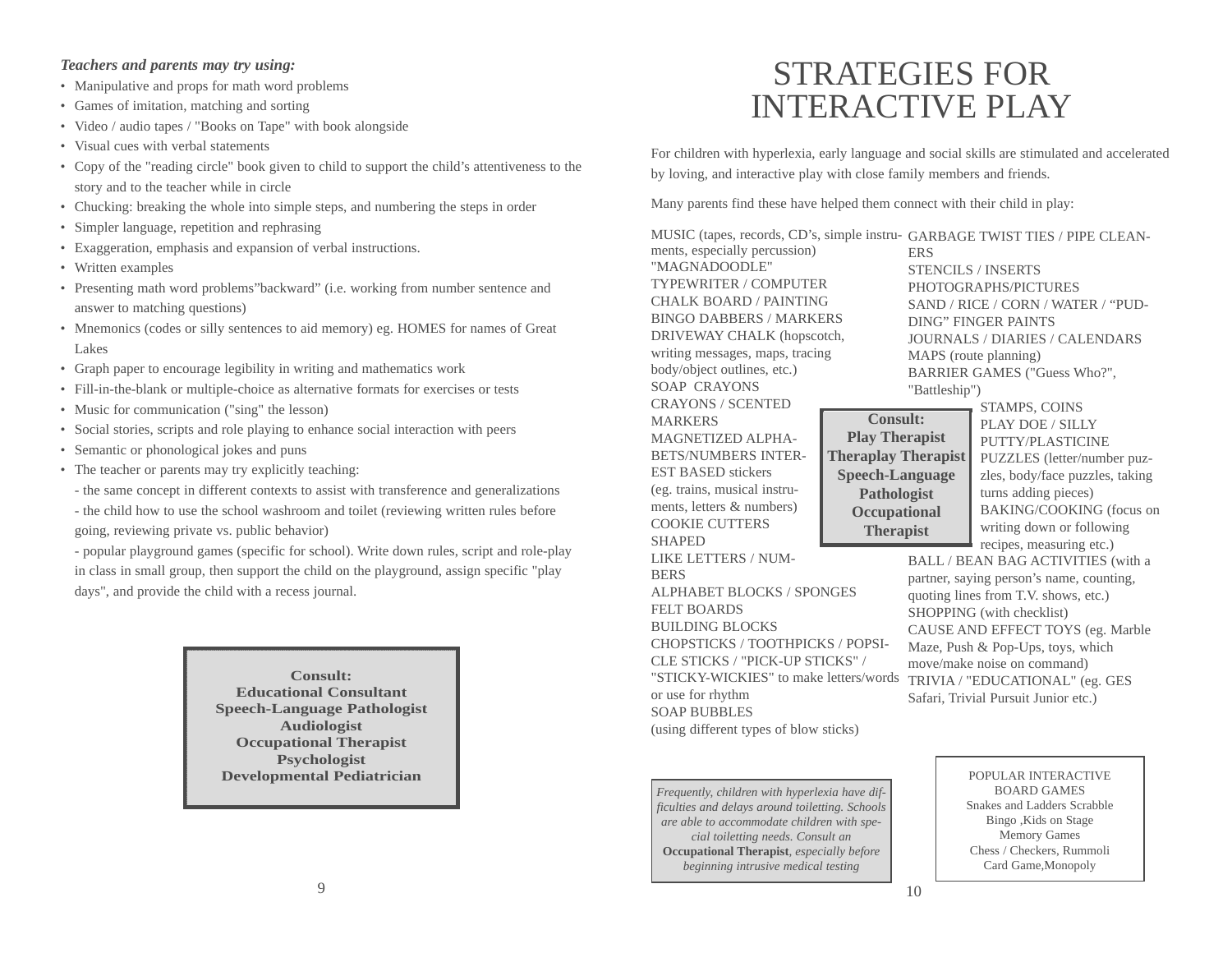## STRATEGIES FOR BEDTIME AND SLEEPING

Bedtime can be used gently reinforce language and communication skills and deepen loving, empathic relationships.

Parents and caregivers have found it helpful to post a written schedule of the bedtime rou-

tine, sometimes starting/finishing times

For example:

- 1. Snack
- 2. Brush teeth
- 3. Free choice (book or toy activity)
- 4. Journal (review past day and tomorrow's plan)
- 5. Toilet
- 6. Lights out
- 7. Cuddle
- 8. Goodnight kiss
- 9. Sleep
- 10.Wake up in the morning

## STRATEGIES FOR DRESSING AND HYGIENE

*Parents and caregivers have helped children with hyperlexia gain independence by:*

- Helping the child check the newspaper for daily weather forecast to choose outdoor appropriate
- Providing the child with lists of weather-appropriate clothing eg. Snow: Boots. Hot: Sun Hat, Shorts, Sunblock...
- Reviewing what is appropriate to wear for the time,e.g. seasons, temperature, occasion, style
- Repeating the same phrases to help the child choose clothing independently (patterned language) eg. "All colours match blue jeans"
- Labelling drawers and closets with their contents
- Labelling clothing with "front" and "back", shoes with "left" and "right"
- Posting hygiene schedules / routines where they are seen and used (on bathroom mirror, inside closet door, on front door),
- Elaborating with more specific written steps if required.
- Timing activities with a timer e.g.brush teeth for 2 minutes
- Keeping favourite books, magnetic letters, etc. near the toilet to help child stay seated.

## STRATEGIES FOR EATING AND MEALTIME

Children with hyperlexia frequently demonstrate food sensitivities. Taste, texture, size, colour, temperature, and odder, may affect how the child responds to a particular food. A calmer environment can facilitate better eating as the child may feel more relaxed, and less pressured.

Parents and caregivers may help children increase diet variety and learn social conversation around eating by:

> *Safety is a concern with a child who has decreased feedback from the mouth. An overstuffed mouth can lead to choking. Sensitivity to heat/cold or certain tastes/textures can lead to burns or gagging reflex.*

## **Posting lists and charts:**

- Foods child eats readily
- Foods child had tried
- Rating for foods tried
- (yummy, so-so, yucky)

#### **Encouraging new foods in nonthreatening ways:** • Presenting small amounts

- (one noodle at a time) • Counting the number of pieces
- eaten
- Keeping a "score" card • Serving new food to favourite
- doll or a sibling • Cutting food into shapes of
- the letters and numbers • Serving alphabet-shaped food
- e.g. pretzels and macaroni;
- Creating food "pictures"; doing other art activities with the food
- Using squeeze bottle condiments ie: writing messages with ketchup.
- Reading books about food types, or ingredients on package label
- Writing social stories together to introduce new foods

#### **Offering the child more control in the process by:**

- Shopping with you for the food
- Preparing the written menu
- Preparing the food and/or setting the table
- Preparing place cards for family members

#### **Providing a written menu including:**

- a "must eat food" (accepted food)
- a "choice food" (treat), A or B • a "new food" (chosen from a list)

#### **Working on skills like blowing,sucking, chewing, swallowing and spitting out.**

## **Using language activities:**

- "May I please have more
- (food choice) • "More, please."
- "I am finished, thank you!"
- "No, thank you"

#### **Using place mats with personalized writing:**

- Labeled map of place setting (fork, plate etc.)
- Riddles/jokes about food
- Pictures of favourite foods or toys

#### **Role-playing "restaurant"**

- Using scripts, social stories and menus,
- Practicing giving orders verbally
- Writing names on place cards

## **Packing the child's lunch box**

- Inserting menus
- Labelling wrapped food with names of each item
- Numbering food items in eating order

## **In kitchen**

- Posting signs e.g."Open/Closed"
- "Kitchen will reopen at 8:00am"
- Signs on fridge and cupboard of food contents.
- Special accessible area (labeled) for "HELP YOURSELF" snacks.

#### **Consult: Occupational Therapist Nutritionist Developmental Pediatrician Speech-Language Pathologist**

not behavioral. Consult a Doctor **Consult: Developmental Pediatrician**

**Behavioral Therapist**

Sleep disorders may be neurological,